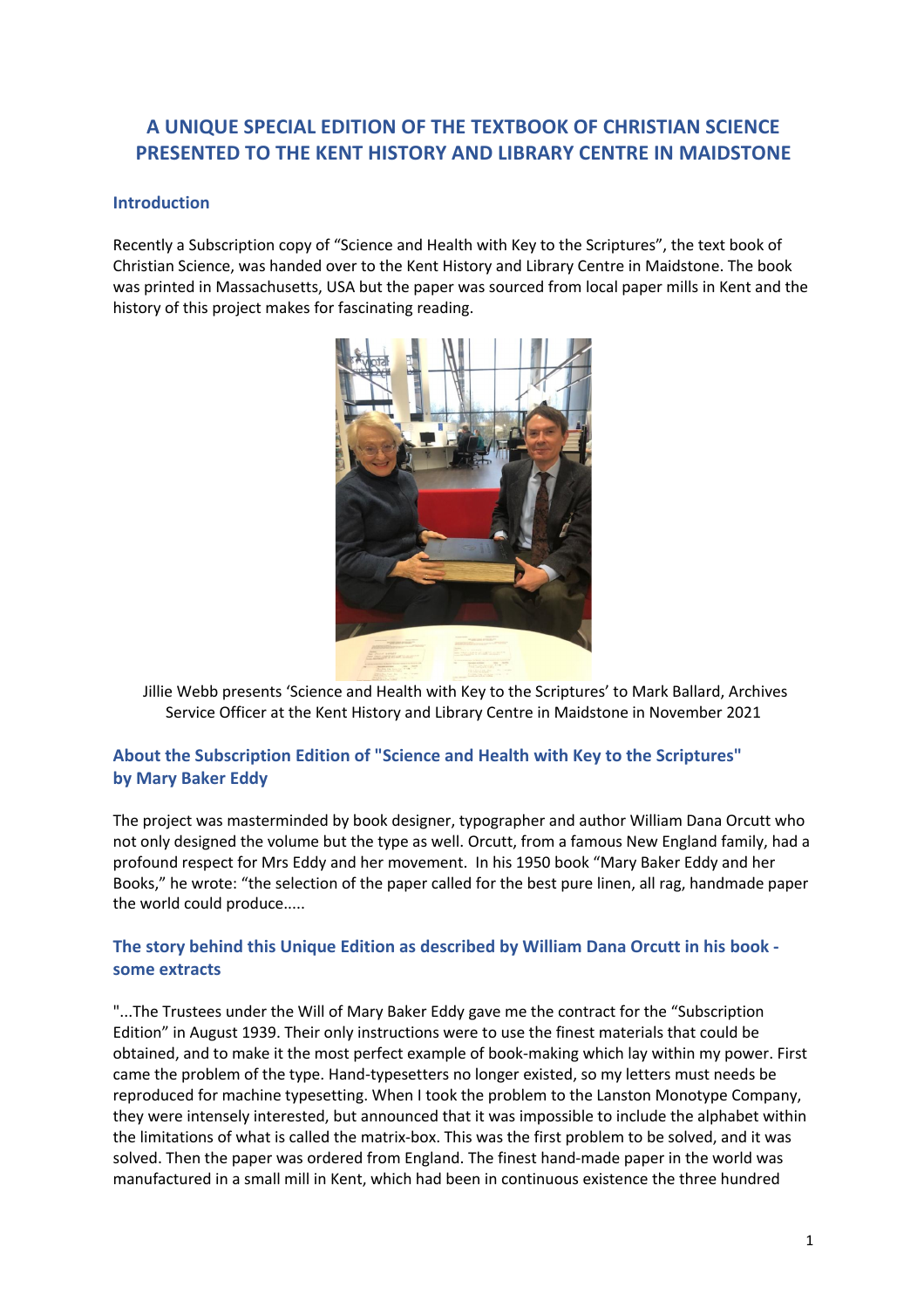years; and the workmen included several instances of three generations in the same family. It was in fact, the same mill which had manufactured the paper for the Kelmscott "Chaucer". (William Morris, the 19th-century designer, social reformer and writer, founded the Kelmscott Press towards the end of his life. He wanted to revive the skills of hand printing, which mechanization had destroyed, and restore the quality achieved by the pioneers of printing in the 15th century).

The next question was the leather. This was to be a large book and there were no skins in America or Europe big enough to complete the binding without piecing; large skins could be obtained in India, and the order was placed. Everything was under way. My design for the type page was indistinct contrast with the Kelmscott "Chaucer", which was overloaded with decoration. I have already said the type was intended to be the vehicle of the thought. This called for absolute simplicity in harmony with the written message. Each line of "Science and Health" is "frozen" and there is distinct variation in the printed copy as to the number of letters in each line. This required the greatest care to balance the lines in order to avoid a variation in colour. My design of the type included variations in the letters 'a', 'e', 'h', 'm', and 'n'. This variation is not noticeable until attention is called to it, but it serves to introduce the quality of hand-written letters. The compositor had to be taught how to make use of these variations intelligently.

The quality of the ink was of paramount importance. The most beautiful results were to be secured by having a dense black and a red which should be absolutely permanent. Most red inks in printing have a tendency to fade. Here, instead of using the regular formula, I applied the rules which the old-time hand-letterers used in mixing their own pigments; and tests of this ink would seem to guarantee its permanence for at least one hundred years, and, I believe, forever.

Then came the declaration of war! The composition was proceeding well, but from England I was advised that the British government had commandeered the mill where my paper was being made to manufacture percussion caps for the Army! When, however, the British government was advised of the importance of this order for paper and the use to which it was to be put, it graciously raised the embargo and allowed the order to be filled. (The paper mill is near Charton Manor at Farningham, Kent).This release was, however, only temporary. After the paper was made, it had to be transported across an ocean infested with U-boats. It was shipped in four consignments under convoy. If any one of the four consignments were to be lost, the other three would be useless as the book could not be completed. Fortunately, after much anxiety, the fourth instalment reached New York.

The same problem applied to the skins from India. These had to be shipped to London for dyeing and to processing, and then shipped to New York, passing through the same dangers of sea transportation as the paper. There were ten consignments of the skins, with the continuing anxiety lest one at least of the consignments might be lost. But eventually everything came through. The book was completed and delivered to the subscribers. My ambition was attained. In it I put everything which half a century of study and experience had taught me. In it, to the best of my ability, I responded to Mrs Eddy's challenge. Can you wonder that a William Morris portrait, and the leaf of the Kelmscott "Chaucer," recall stirring memories as I gaze at them on my library walls?"

#### **About 'Science and Health' and Mary Baker Eddy**

"Science and Health with Key to the Scriptures has been improving the health and changing the lives of millions of readers around the world for the last 125 years. Today it remains one of the most enduring books on spirituality and healing and was chosen as one of 75 books by women whose words have changed the world. (Women's National Book Association).